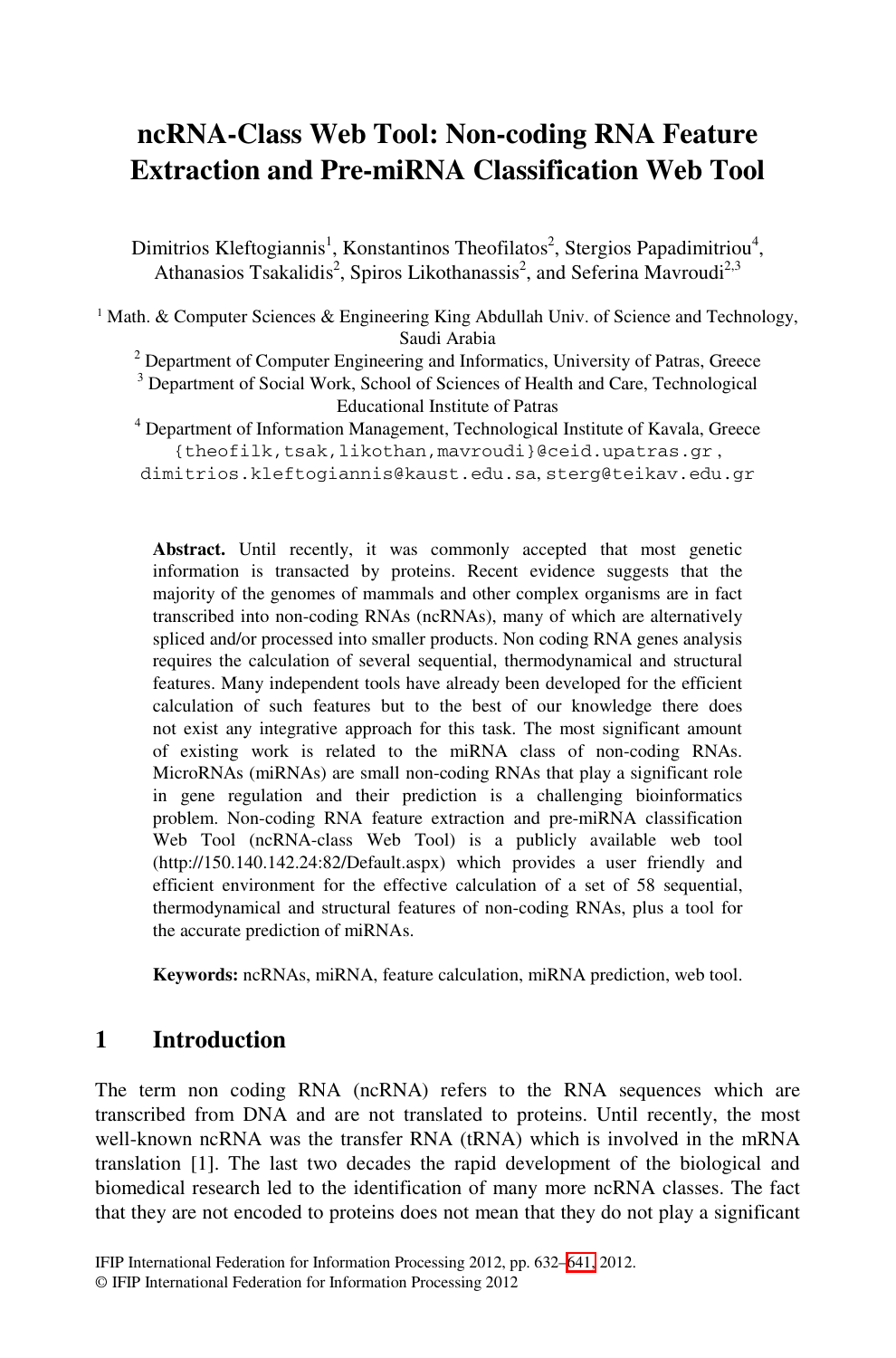role on the underlying biological processes [2]. Striking examples are the ribosomal RNAs (rRNA) which constitute a central component of the ribosome , the small nuclear RNAs (snRNA) which are involved in the splicing processes , the snoRNAs which modify other rRNAs , the bacterial transfer-messenger RNAs (tmRNA), the PIWI interacting RNAs (piRNA) which are related to the DNA methylation and of course the class of the microRNAs (miRNA) . All the previous examples of ncRNAs comprise a hidden regulatory layer with significant effects on the gene expression, the chromatin architecture and on the translational and transcriptional modifications. Usually, the abnormal ncRNA activity and dysregulation is linked to many diseases such as neurological conditions and tumor genesis. Thus, the study of the functionality and the effective identification of these molecules may lead to more sophisticated therapeutic strategies. The last years, the identification of these ncRNAs classes and the determination of their regulatory networks constitute an open research area with a lot of promises. Many review papers address their role in human diseases, the limitations that derive from their study and the great challenges for future research.

The most significant amount of work is related to the miRNA class of non-coding RNAs. The large family of miRNAs is defined as small (approximately 22 nt) in length, stable molecules which regulate the functions of many other target-genes [3]. Typically, miRNAs have the potential to bind to the 3'untraslated region (UTR) of their mRNA target genes for cleavage or translational repression. The very first miRNAs and their targets were discovered experimentally through the classical genetic techniques [4]. However, their small size and the fact that many of them are expressed in very low levels make their experimental identification problematic.

In order to overcome the hurdles and the limitations of the experimental identification techniques, many computational approaches have been developed [5]. The earliest approaches for discovering pre-miRNAs are based on comparative techniques and they can identify miRNAs with close homologs among species. In opposite to the comparative methods, the non-comparative ones do not rely on the heavily phylogenetic conservation. They emphasize on machine learning algorithms to scan for miRNA candidates. In every Machine Learning method the first step consists of the computation of topological, sequential, thermodynamical and other characteristics of the miRNAs. Then, a classifier is trained based on these features and a model that is capable of predicting candidate miRNAs is constructed.

Up to our knowledge, the problem of the microRNA prediction is well studied and more than thirty methodologies have been proposed. However, a small portion of them is supplemented by a user friendly and functional web tool that integrates additional services. That fact becomes an obstacle for the future research agenda and slows down the development of prediction tools for the other classes of non-coding RNAs. The main disadvantages of the existing tools are their difficulty to extract a representative feature set, the lack of a tool that enables batch prediction for a big number of candidate sequences, the limited possibilities of the existing standalone applications and finally the absence of a relational database that stores all the processed sequences.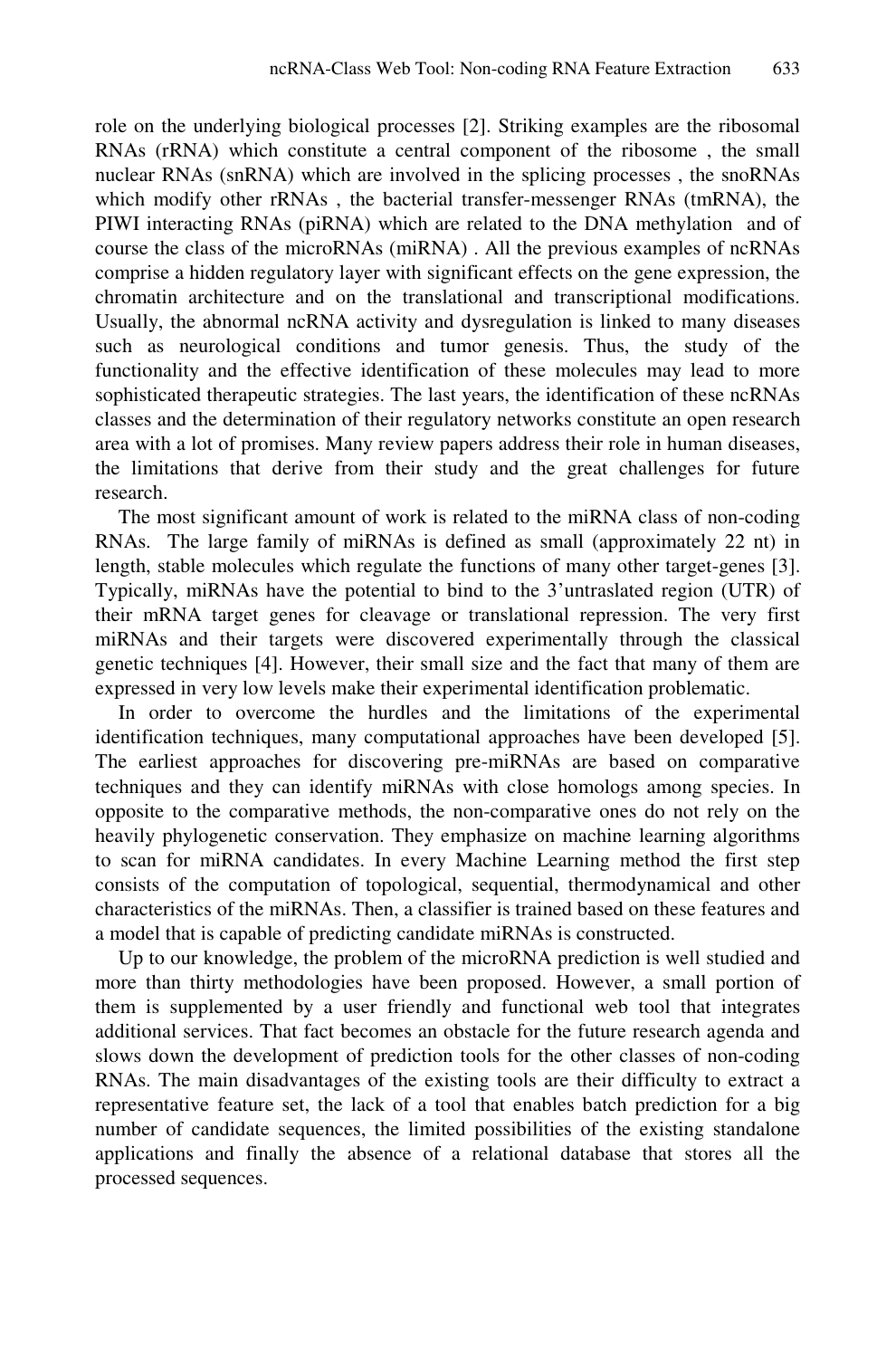In the present paper we demonstrate that the careful choices in the development of a microRNA genes classifier accompanied with the development of a functional web tool can substantially improve the future research and accelerate the development of more sophisticated tools for the other classes of non-coding RNAs. The ncRNA-class Web Tool is introduced as a user friendly web tool which provides the effective calculation of a set of 58 sequential, thermodynamical and structural features of noncoding RNAs, and supports the accurate prediction of miRNA genes. For the prediction of miRNAs, ncRNA-class Web Tool uses a Support Vector Machine (SVM) classification model proposed in [6] which achieves accuracy over 98%. Furthermore, the tool supports a relational database containing all ncRNA genes data analyzed so far. These data are manually curated by the Web Tool's administrators. Users are able to derive information about their own uploaded non-coding genes or about all non-coding genes maintained in the database through a user friendly search form.

The rest of the paper is organized as follows: Section 2 presents tools for the non coding RNA analysis and for the prediction of miRNA genes focusing on tool with available web interface. Section 3 describes the basic components of our implementation and illustrates the provided services. Section 4 concludes the paper and addresses future directions and enhancements.

# **2 Existing Tools for Non-coding RNA Feature Calculation and for the Prediction of miRNA Genes**

The prediction and the analysis of non-coding RNA genes require the effective calculation of informative sequential, topological and thermodynamical features.

From the late 1980's it was clear that the thermodynamic stability of the RNA molecules is a fingerprint and plays a significant role in their identification. The following years large scale investigations proved that the ncRNAs support a secondary structure which it is significant different from random and other sequences. Many research studies proposed metrics on the RNA secondary structure and they boosted the development of efficient tools such as the UnaFold [7] software, the Vienna RNA package [8] and RNAForester [9]. Despite the fact that many online or standalone tools have been developed for the prediction of informative non-coding RNA features, at present there does not exist any user friendly tool enabling users to calculate most sequential, topological and thermodynamical features at once.

The important role of miRNA genes in the gene regulation mechanism and the limitations of experimental methodologies for the prediction of miRNA genes, have led to the development of a wide variety of computational methods for this purpose [5]. Comparative methods use phylogenetic profiles to exploit the strong conservation of miRNA genes among species. To overcome the bias of phylogenetic profiles in predicting conserved miRNA genes, recent methodologies combine sequential, topological and thermodynamical features deploying machine learning techniques, such as Bayesian classifiers and SVM models.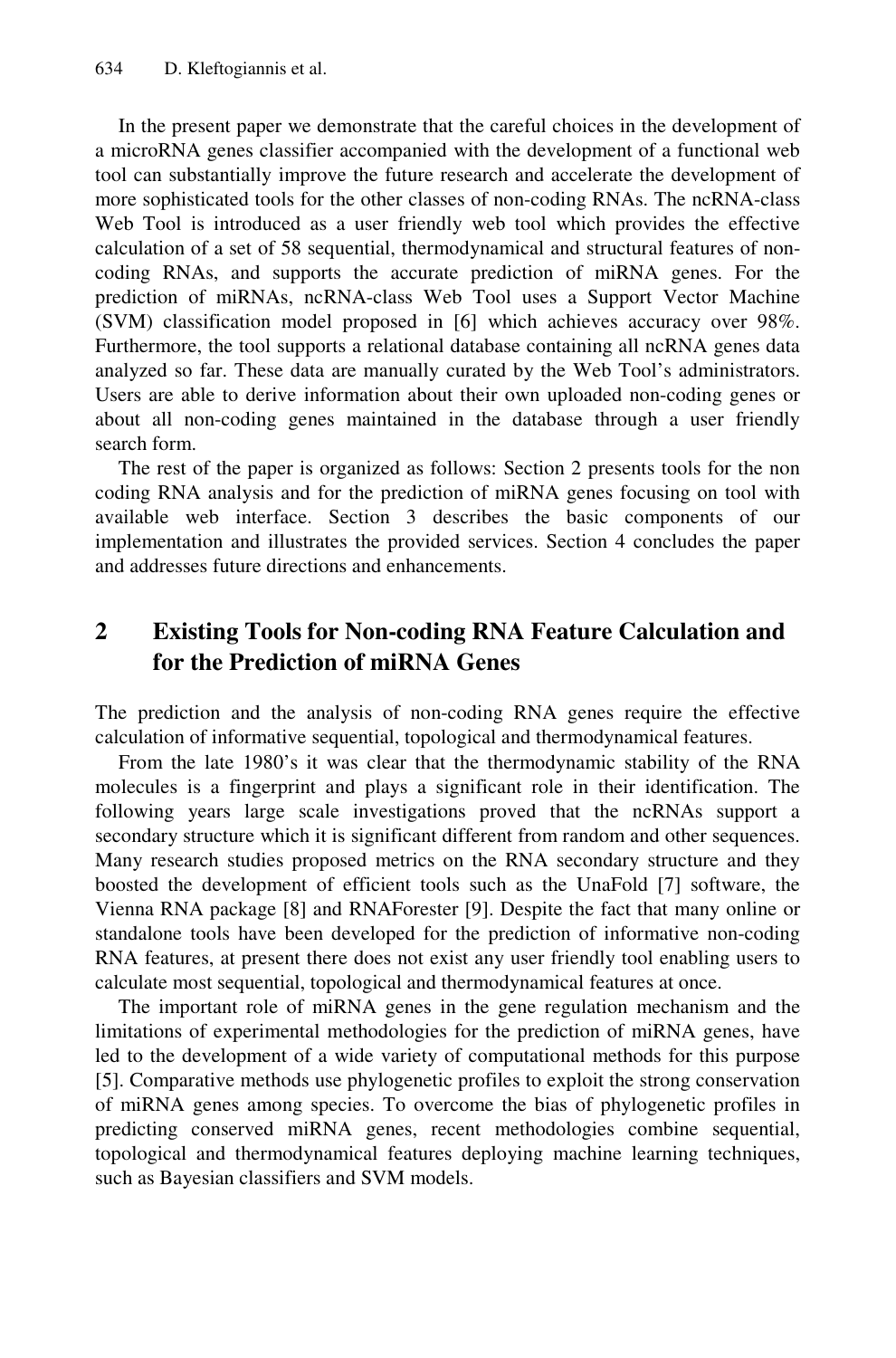In contrast to the big number of published computational methods for the prediction of miRNA genes, only a few of them may be accessed through a user friendly interface. The most important of them are presented in Table 1.

MirScan, is a web interface and it is based on simple comparative methods checking whether a candidate gene is similar, in terms of 50 sequential and topological features, to experimentally verified miRNAs in the organisms of C.elegans and Caenorhabditis briggasae.

MiRAlign, is also a web interface which is based on a comparative method. A similarity score is estimated for every candidate gene using structural and sequential features. The threshold for the prediction of miRNA genes is a user specified variable in order to enable the tuning of the tradeoff between sensitivity and specificity.

MIRcheck, is a public available standalone set of scripts which is specified in the prediction of miRNA genes in plants. This method estimates a similarity score between experimentally verified miRNAs and candidate miRNA genes. This similarity score is based on six features including structural, sequential and conservative features.

miPred may be accessed through a web interface and is based on a machine learning classification algorithm which classifies effectively miRNA genes and pseudo hairpins. The classification algorithm is a SVM model using as inputs sequential, structural and thermodynamical features.

| <b>Name</b>     | Url                                                | <b>Reference</b> |
|-----------------|----------------------------------------------------|------------------|
| MirScan         | http://genes.mit.edu/mirscan/                      | [10]             |
| MiRAlign        | http://bioinfo.au.tsinghua.edu.cn/miralign/        | [11]             |
| <b>MIRcheck</b> | http://web.wi.mit.edu/bartel/pub/software.ht<br>ml | [12]             |
| miPred          | http://www.bioinf.seu.edu.cn/miRNA/                | 131              |

**Table 1.** Existing online microRNA prediction tools

All existing online or public available tools for the computational prediction of miRNA genes suffer from certain limitations and drawbacks which ncRNAclass Web Tool tries to surpass. Specifically, there does not exist any tool to enable users to check multiple candidate sequences. All of them allow users to insert a single sequence giving as output the result of whether this sequence is a miRNA gene or not. Furthermore, existing tools do not provide information about the calculated feature values. This fact makes the comparison of existing computational methodologies with novel ones a very hard task. Finally, the algorithms which are used in existing online tools do not include any feature selection methodology and the features which are used in each one of them are empirically selected.

### **3 ncRNAclass Web Tool**

NcRNAclass Web Tool integrates a feature calculation module, a miRNA prediction module and a general purpose relational database which should be accessed through a user-friendly interface.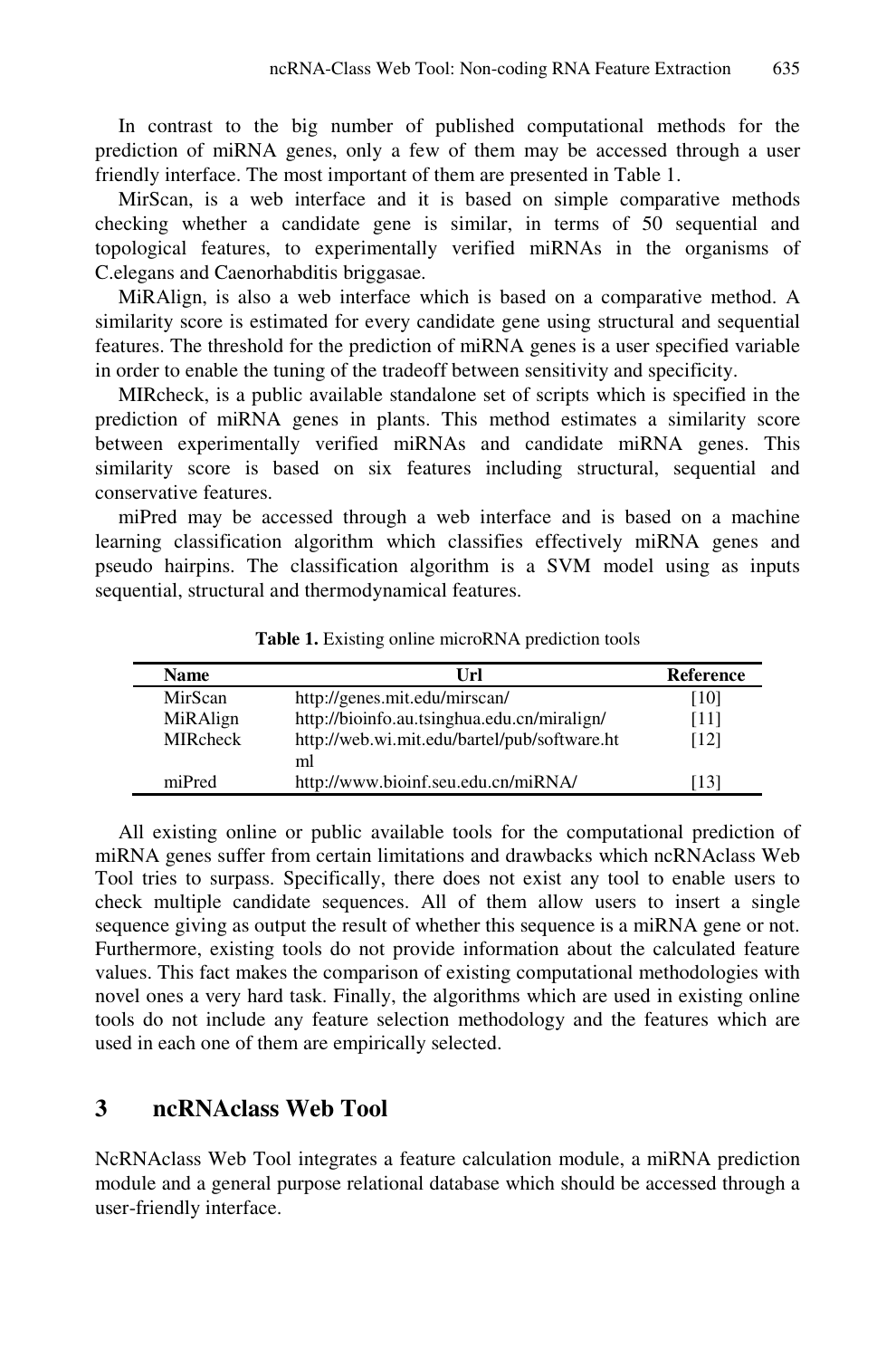|                                                                                                                                               | ncRNA Feature Extraction &<br>pre-miRNA Classification Web Tool                                                                                                                                                                                                                                                                                                                                                    |
|-----------------------------------------------------------------------------------------------------------------------------------------------|--------------------------------------------------------------------------------------------------------------------------------------------------------------------------------------------------------------------------------------------------------------------------------------------------------------------------------------------------------------------------------------------------------------------|
| Why dont you login?<br>Home<br><b>Feautre Calculation</b><br><b>MicroRNA</b> Prediction<br>Search<br><b>Statistics</b><br>Links<br>Contact Us | <b>Introduction</b><br>Welcome to ncRNA-class Web ToolIncRNA-class enables the user friendly calculation of 58 features of non coding RNA and the<br>Computational Prediction of microRNA genes. Moreover, the results are stored in a knowledge base. The knowledge base is<br>equipped with information retrieval tools which allows user to produce and extract thein own datasets.<br><b>General Framework</b> |
| $\bigcirc$ $\bigcirc$ $\bigcirc$ $\bigcirc$                                                                                                   | <b>Feature Calculation</b><br><b>Prediction Model</b><br>55 most significant<br>Information<br><b>Retrieval Tool</b><br>features<br>1. Vienna RNA Package<br>We store the processed datasets<br>2. Una Fold Package<br>and provide the opportunity to<br>3. Sicripts written by us.<br>retrieve information and build<br>1. SVM classifier<br>new datasets<br>2. GA cotimization                                   |

**Fig. 1.** The main page of ncRNAclass Web Tool

#### **3.1 Feature Calculation Module**

The service provided by ncRNA Web Tool is the feature calculation module. The development of algorithms for assessing the statistical significance on attributes contributed in uncovering a number of characteristics capable of predicting novel ncRNAs. In every Machine Learning-based approach, the choice of an appropriate feature set for the training of the classifier is of great importance.

Up to now, tremendous amount of work have been done concerning the choice of discriminate features for the class of the miRNAs. Various feature sets have been proposed, containing information that describes the sequence, the topology and the structure of the hairpins. In our work, we incorporated the features proposed by microPred [14], which is the methodology with the most informative feature set, and by following the literature we introduced some new characteristics that are suitable for the other classes of non-coding RNAs. We have not incorporated features that require phylogenetic filtering, alignment among species or expression profile patterns. The reason is that this kind of information is not always available and it is straightforward to extract this information from the sequences themselves. The final feature set consists of 58 features from various categories. The computation of most of the features is accomplished by using scripts in C language. Regarding the thermodynamical features, functions from the UnaFold and Vienna RNA packages were incorporated. The description of the supported features is the following:

- 16 dinucleotide frequencies (%XY) such that  $X, Y \mathbb{Z} \Sigma[A, C, G, U]$
- 1 Aggregate Dinucleotide Frequency (%G+C ratio)
- 4 folding measures
	- Adjusted base pairing propensity  $dP = \text{total}$  bases/L, where L is the length of the structure and total\_bases the number of base pairs in the structure
	- Adjusted Minimum Free Energy of folding  $dG = MFE/L$ , where MFE is the minimum free energy of the structure as calculated by the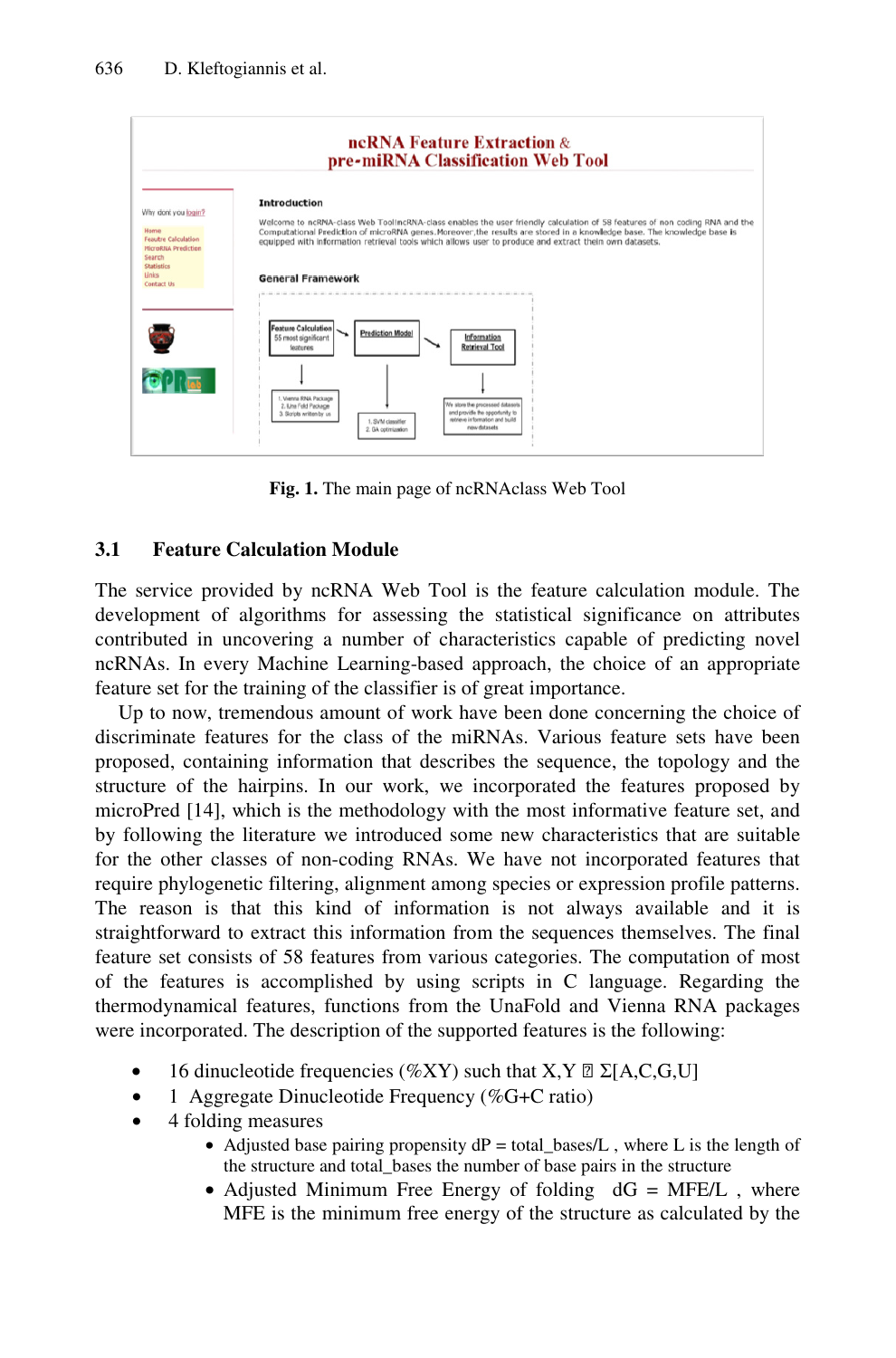Vienna fold routine

- Adjusted base pair distance dD
- Adjusted shannon entropy dQ
- 4 Minimum Free Energy indexes
	- MFE Index  $1 = dG/\mathcal{C}/C+G$ 
		- MFE Index  $2 = dG/number$  of stems ,where each stem is at least 3 continuous base pairs in the structure
		- MFE Index  $3 = dG/number$  of loops, where number of loops is the number of the loops in the secondary structure
		- MFE Index  $4 = dG/total$  bases
- 1 Topological descriptor dF
- 4 RNA fold related features
	- Normalized Ensemble Free Energy
	- Frequency of MFE structure
	- Structural Diversity
	- Diff =  $IMFE-EFE/L$  where, EFE is the ensemble free energy
- 6 UnaFold related features
	- Structure Entropy dS
	- Normalized Structure Entropy dS/L
	- Structure Enthalpy dH
	- Normalized Structure Enthalpy dH/L
	- Melting Temperature Tm
	- Normalized Melting Temperature Tm/L
- 8 Base pair related features
	- $|A-U|/L$ ,  $|G-C|/L$ ,  $|G-U|/L$ ; where  $|X-Y|$  is the number of  $(X-Y)$  base pairs in the secondary structure,  $(X - Y) \in \{(A-U), (G-C), (G-U)\}.$
	- Average base pair per stem
	- %(A–U)/n\_stems, %(G–C)/n\_stems, %(G–U)/n\_stems.
- 4 statistical features : zG,zP,zD,zQ
- 10 new introduced features
	- Length of the sequence
	- Ratio G/C , where G, C is the number of G, C bases
	- BP/GC,BP/GU,BP/AU, where BP is the total number of base pairs and GC,GU,AU the number of respective base pairs
	- Centroid Energy, Centroid Distance: both of them are RNA folding related attributes and for their calculation the Vienna RNA package is used
	- $%(A+U)$  aggregate frequency
	- MFE Index  $5 = dG/\%$  (A+U) ratio
	- Positional Entropy dPs : a new introduced attribute which estimates the structural volatility of the secondary structure

All the aforementioned folding features were computed using the Vienna RNA package functions which calculates the minimum free energy of the RNA structure and provides an estimation of the partition function as described by McCaskill in 1990.

The topological descriptor dF measures the compactness of the secondary structure and it corresponds to the second eigenvalue of the Laplacian matrix which is a representation of the secondary structure as graph. It was performed using a script written by us according to the RAG publications, instead of using the RAG software.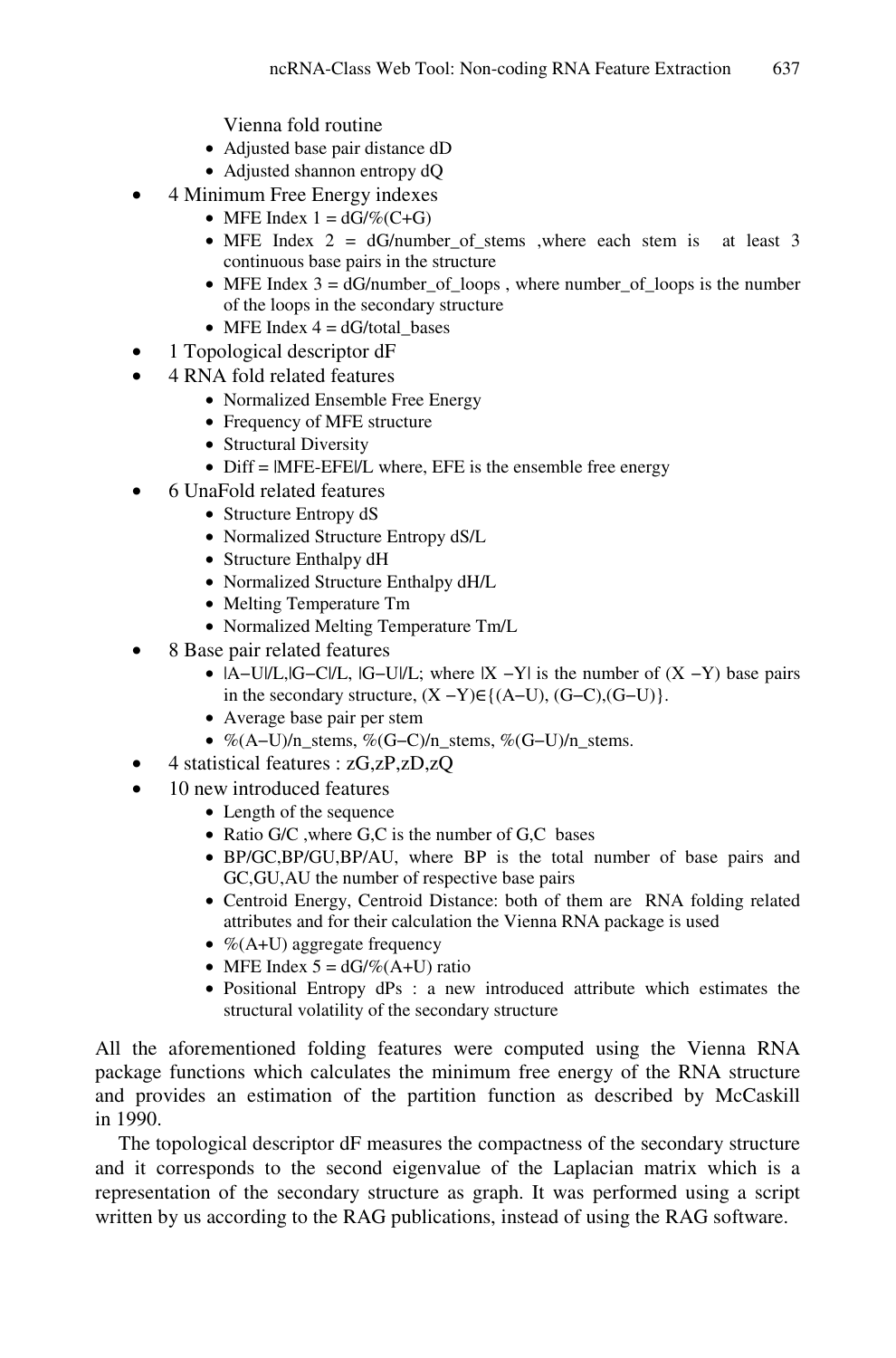These thermodynamical features were calculated using routines provided by UnaFold.

In order to study the variance of dG,dP,dD and dQ features we applied the statistical factor z score. Very briefly, the Z-score is the number of standard deviations by which the feature x deviates from the mean of the features x of the set of shuffled sequences. For the purposes of our tool we, use 1000 random sequences generated from the original sequences

According to the biophysical and thermodynamical behavior of the small non coding molecules we added 10 new attributes with high discriminative power. An extensive description of the proposed features can be found in Freyhult et al. and Ding and Lawrence. Also, in these studies the authors measured their discriminative power for the prediction of various ncRNA categories by using simple statistical analysis.

Users are enabled to calculate the full set of 58 features either for their single ncRNA of interest or for a list of ncRNAs written in a Fasta format text document. The calculation starts by typing the number of the sequence or by uploading sequence files in fasta format. The tool using C# functions reads the input of the user and starts the calculations process. This process begins with calculating the thermodynamical features supported by the Unafold software. Then the tool feeds the Vienna RNA package and calculates the rest of the thermodynamical features. The previous results are piped to software written by us that enables the calculations of all the other features and as a final step merges the results. The outcome is piped to our C# form, which displays the results to the screen. Additionally, the tool saves the output to a file and in the background it calls SQL insert functions and stores the results to the database. The next flow chart presents the feature calculation process.



**Fig. 2.** The feature calculation process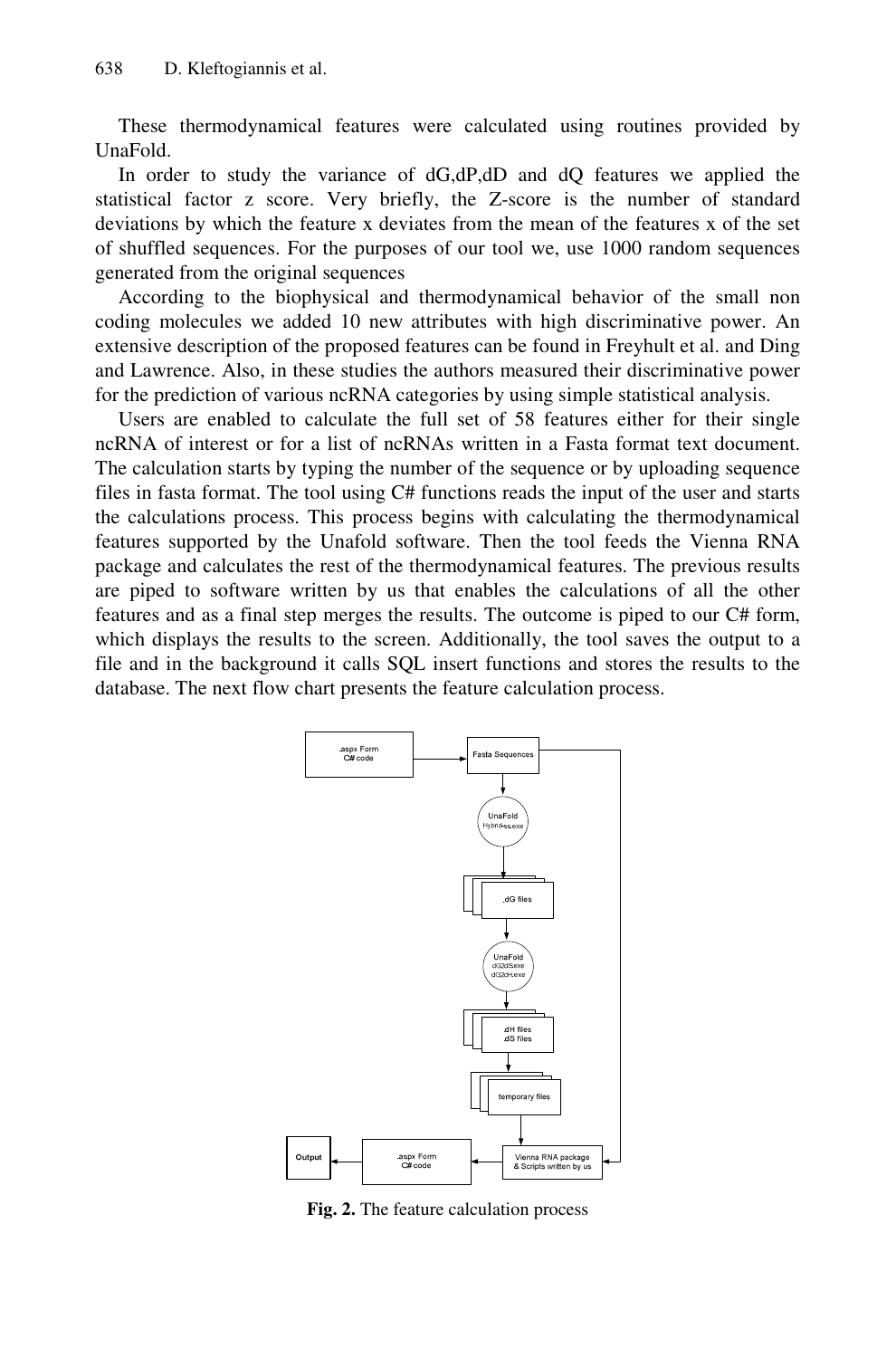#### **3.2 miRNA Prediction Module: A Hybrid Methodology**

The second module of ncRNAclass Web Tool is the miRNA prediction module. For the microRNA prediction we adopted a novel hybrid approach [6]. This methodology combines the efficiency and robustness of Support Vector Machine classification with Genetic Algorithms in order to classify real human pre-miRNAs from pseudohairpins. The SVM classifier was chosen because of its robustness when dealing with noisy and high dimensional data, its good generalization performance [15] and its already proven efficiency in various bioinformatics classification problems. For the effective tuning of the SVM parameters and the feature selection, this hybrid methodology utilizes a Genetic Algorithm.

The experimental results of this methodology led to the extraction of an optimal feature subset. This subset consists of the following features:

- two dinucleotide frequencies (%CG, %GU)
- Minimum Free Energy Index 2 (MFEI2)
- adjusted base pair propensity (dP)
- frequency of MFE structure (Freq)
- Structural diversity (Diversity)
- Structure Entropy to hairpin Length (dS/L)

Experimental results using this feature subset achieved higher performance in terms of sensitivity (0,9928), specificity (0,9927)and accuracy (0.9927). Using this model we implemented a miRNA predictor and we incorporated the executable program in our web tool platform.

The software was programmed using the Matlab R2009b and it is able to handle files containing more than one sequence in fasta format. The communication between the prediction software and the web tool was performed using routines written in  $C#$ language. The prediction results can be viewed online or can be downloaded as txt files.

#### **3.3 ncRNAclass Web Tool's Database**

The last component of the ncRNAclass Web Tool is a relational database for storing all the processed sequences. A very simple design schema was used containing all ncRNA genes data analyzed so far. These data are manually curated by the Web Tool's administrators. Users are given the opportunity to derive information about their own uploaded non-coding genes or about all non-coding genes maintained in the database through a user friendly search form.

The database at present supports the storage of miRNAs in three different tables: the predicted miRNAs, pseudo hairpins and unspecified non-coding RNAs. Every tuple in the database is keyed by a unique id and for every calculated feature a table attribute of float data type is stored. Statistical information is also maintained that can be used for more complex aggregate operations. The simple design of our database enables the retrieval of significant information and our tool provides an easy way of accessing. The users have many abilities to ask queries in the databases. First and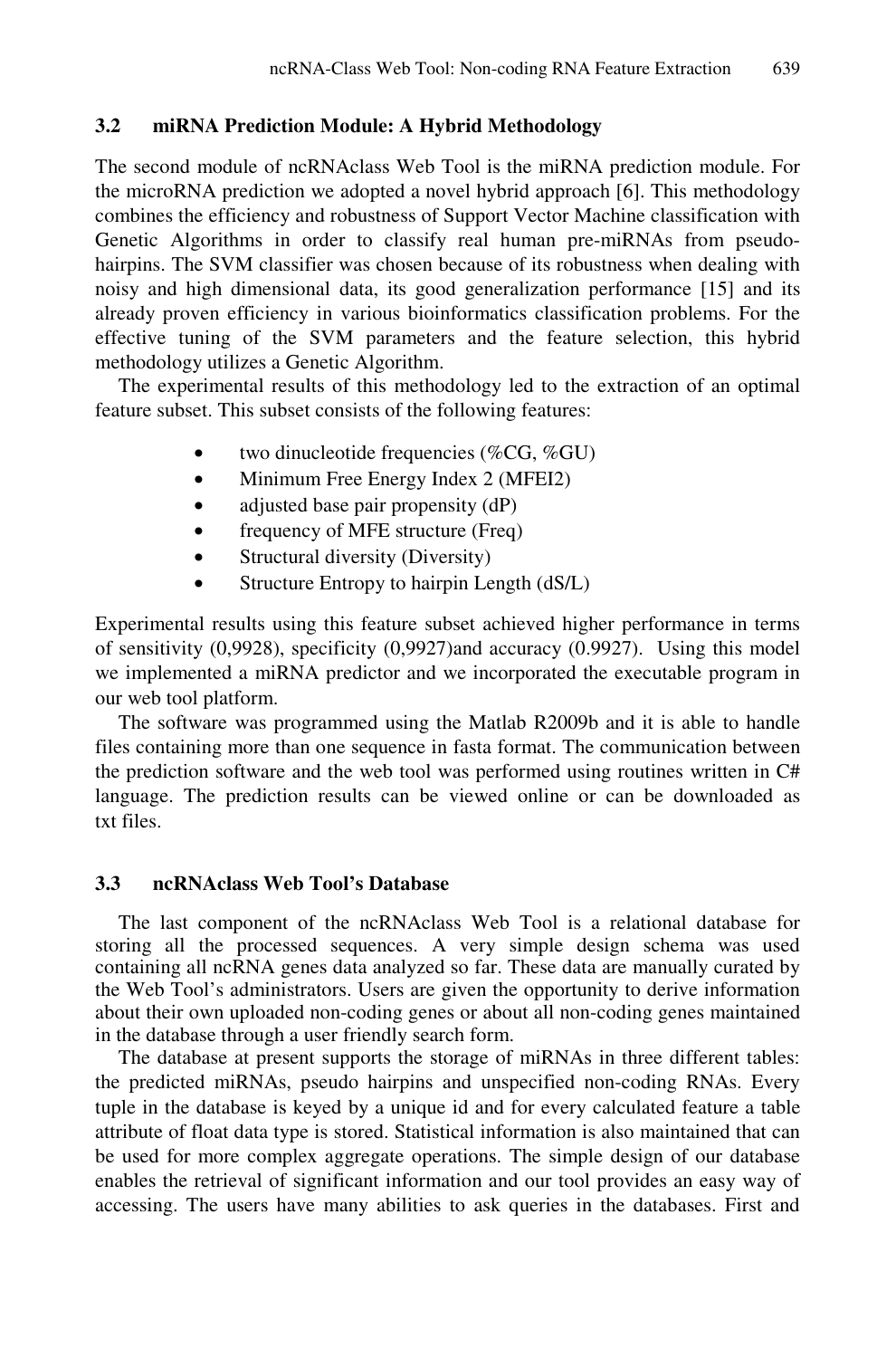foremost, they can search the supported tables by using the name of the organisms they are interested in. More advances search option provide search by sequence or by specifying the time period. The latter provided service is very beneficial and the user can keep track of the updates in the database and download the latest processed sequences. Also it gives us the opportunity to retrieve complex statistical information. The registered users in the site have additional operations. They are able to upload files and after the processing step they can manage the information they are interested in. In simple words the database acts like a local warehouse for the users of the system. Moreover the tool provides multiple search options by combining all the above criteria. The implementation of the database performed in SQL and the interface programmed using C# under the Asp.net environment.

## **4 Discussion**

The ncRNA-class Web Tool aims to promote the research about non-coding genes. It provides the capability to calculate several important ncRNA features predicts miRNA genes and enables information mining about non-coding genes through its database. In opposite to existing methodologies, it enables the analysis of many sequences in a single run and calculates at once the most informative features which have been proposed in the literature. Furthermore, for the prediction of miRNAs, it deploys a modern method which presents extremely high classification results.

Our future plans involve the incorporation of prediction tools for other ncRNA types into the ncRNA-class Web Tool. To satisfy this goal, we plan to incorporate some features proposed in the literature which are specific for some categories of noncoding RNAs such as t-RNA and sno-RNA. At present we are incorporating a new module in ncRNAclass Web Tool, which will enable users to find target genes for every miRNA gene using the methodology proposed in [16]. This module will also support the calculation of the features which were used for the prediction of the target genes. Finally, our future research agenda includes the optimization of the execution pipeline in order to reduce the running time and achieve greater performance for huge amounts of data.

**Acknowledgments.** This research has been co-financed by the European Union (European Social Fund - ESF) and Greek national funds through the Operational Program "Education and Lifelong Learning" of the National Strategic Reference Framework (NSRF) - Research Funding Program: Heracleitus II. Investing in knowledge society through the European Social Fund.

# **References**

- 1. Mattick, J.S.: Non-coding RNA. Human Molecular Genetics 15(90001), R17–R29 (2006)
- 2. Esteller, M.: Non-coding RNAs in human disease. Nat. Rev. Genet. 12(12), 861–874 (2011)